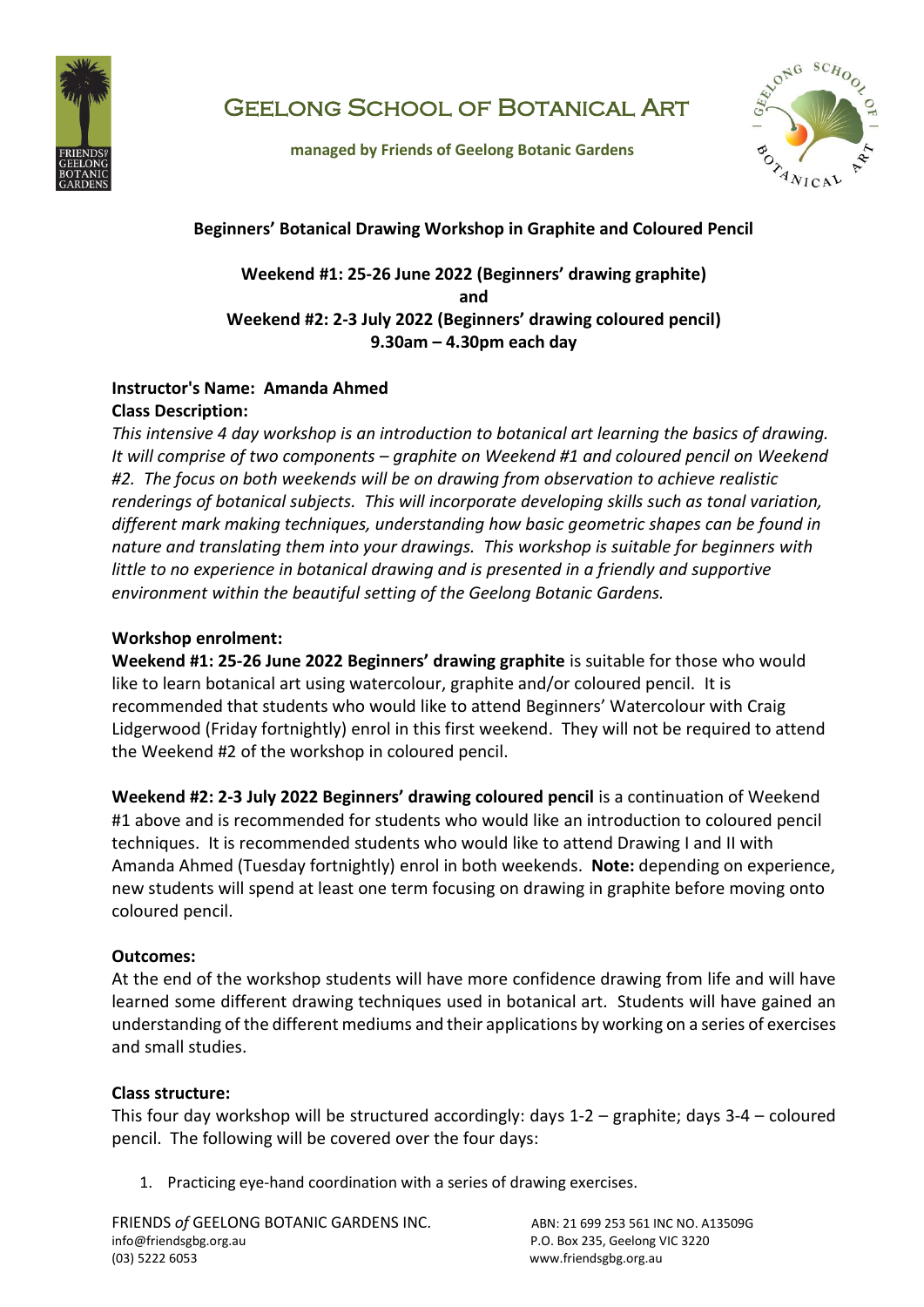- 2. Mastering the basics of drawing using 3- line method and learn about other geometric tools to assist with drawing natural forms.
- 3. Learning graphite pencil applications and techniques.
- 4. Learning different coloured pencil applications and techniques.
- 5. Exploring tone, form and light with graphite and coloured pencil to create realistic 3D renderings, including concave and convex shapes.
- 6. Review.

Time will be set aside to review work, provide feedback, discuss progress, and answer questions.

#### **Starting date of workshop: Saturday 25 June 2022 at 9.30am**

**Duration:** 4 days (4 x 6 hour classes = 24 hours in total)

**Materials List:** The materials you will require for the workshop are:

#### **Weekend #1**

- 1. Graphite pencils 4H, 2H, H, HB, B, 2B, 4B (Staedtler Mars Lumograph this is the preferred brand but if you have another brand use that).
- 2. Kneadable rubber.
- 3. Good quality white rubber e.g. Sakura Foam Rubber (purchase online); Faber Castell Dust Free
- 4. Tombow mono Zero Eraser fine tipped pen style eraser
- 5. A3 cartridge paper drawing pad must be smooth surface OR 4 sheets of A2 cartridge paper cut to A3 size
- 6. Paper: Arches 300gms hot pressed watercolour paper 1 x sheet **(please don't get it rolled up, place the paper into plastic sleeve at 7 below to keep protected and store flat. You can add some cardboard to the sleeve to keep it rigid.)**
- 7. A2 plastic sleeve for storing your paper (above)
- 8. Clear plastic ruler 15-20cm long
- 9. One A2 sheet of foamcore board if unable to locate, white solid cardboard will suffice. To be used as a backdrop to your subject.
- 10. Black emery paper 1 x P600 and/or 1 x P800 don't worry if you can't get both (Bunnings)
- 11. Stanley knife or something similar larger size not small.
- 12. Tracing paper 1 x A3 sheet (don't buy pad is costly)
- 13. Handheld flat surface magnifying glass **must have and in addition to the one which comes with the Helping hands soldering stand at 14.** (Online, Officeworks, Post office, Spotlight, Dick Smith)
- 14. Helping hands soldering stand with magnifier glass (Bunnings or online) or LED magnifier soldering iron stand from Jaycar Electronics (both around \$20)

#### **Weekend #2**

#### **Colour pencils – Faber-Castell Polychromos (hard oil-based pencil, excellent for drawing)**

15. Ivory 103 Chrome Oxide Green 278